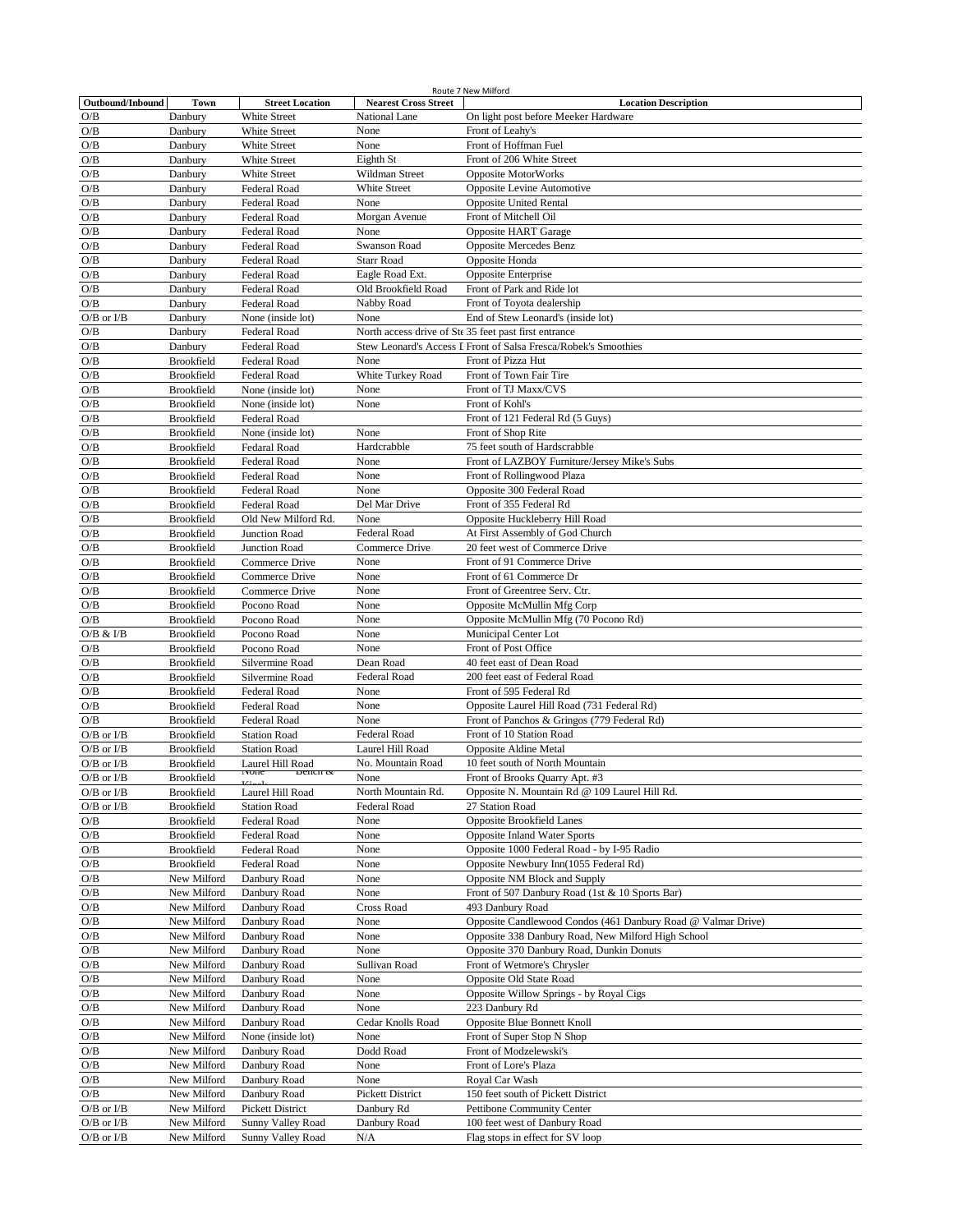| $O/B$ or $I/B$          | New Milford | Sunny Valley Road    | Danbury Road             | 125 feet west of Danbury Road                                                      |
|-------------------------|-------------|----------------------|--------------------------|------------------------------------------------------------------------------------|
| O/B                     | New Milford | Danbury Road         | None                     | 33 Danbury Rd                                                                      |
| O/B                     | New Milford | Danbury Road         | None                     | 25 Danbury Rd- Oddfellows                                                          |
| $\rm O/B$               | New Milford | Danbury Road         | <b>Bridge Street</b>     | 5 Danbury Rd                                                                       |
| O/B                     | New Milford | <b>Bridge Street</b> | <b>Spring Street</b>     | At corner of Spring Street / Bridge Street Intersection                            |
| O/B                     | New Milford | <b>Bridge Street</b> | South Main Street        | Front of 44 Bridge Street                                                          |
| O/B                     | New Milford | Main Street          | <b>Church Street</b>     | Front of Town Hall                                                                 |
| O/B                     | New Milford | Main Street          | Elm Street               | North of Senior Center; before stop sign atop Main St N                            |
| O/B                     | New Milford | Elm Street           | None                     | 20 Elm St                                                                          |
| O/B                     | New Milford | Poplar Street        | Elm Street               | Opposite Hill Drive                                                                |
| O/B                     | New Milford | Park Lane Road       |                          | Front of 4 Park Lane Road                                                          |
|                         | New Milford |                      | None<br>None             |                                                                                    |
| O/B                     |             | Park Lane Road       |                          | 33 Park Lane                                                                       |
| O/B                     | New Milford | Park Lane Road       | Park Lane West           | Opposite Park Lane West                                                            |
| O/B                     | New Milford | Park Lane Road       | None                     | Front of Park Lane Plaza                                                           |
| O/B                     | New Milford | Old Park Lane        | N/A                      | Flag stops in effect                                                               |
| <b>END</b>              | New Milford |                      |                          | <b>Medical Center</b>                                                              |
| $\mathbf{L} \mathbf{B}$ | New Milford | Park Lane Road       | <b>Belair Drive</b>      | <b>Bel Air Condos</b>                                                              |
| $\mathbf{L} \mathbf{B}$ | New Milford | Park Lane Road       | Avery Road               | 20 feet north of Dunkin Donuts                                                     |
| $\mathbf{I}/\mathbf{B}$ | New Milford | Park Lane Road       | Carlson's Ridge Rd       | Opposite Amanda Rose Beauty                                                        |
| I/Β                     | New Milford | Park Lane Road       | Park Lane West Rd.       | 15 feet north of (before) Park Lane W.                                             |
| $\mathbf{I}/\mathbf{B}$ | New Milford | Park Lane Road       | None                     | Opposite 24 Park Lane at pond, Animal Hospital                                     |
| $\rm I/B$               | New Milford | Poplar Street        | None                     | Front of New Milford Police                                                        |
| $\rm{I/B}$              | New Milford | Poplar Street        | <b>Hill Drive</b>        | Hillside Apts                                                                      |
| $I/B$ or $O/B$          | New Milford | Elm Street Ext.      | Poplar Street            | Flag stops-Butterbrook deviation                                                   |
| $I/B$ or $O/B$          | New Milford | Butterbrook Hill Rd  | <b>Brookside Ave</b>     | <b>Butterbrook Hill Apts</b>                                                       |
| I/B                     | New Milford | Elm Street           | Main St.                 | Front of New Milford Hospital                                                      |
| I/Β                     | New Milford | Main Street          | <b>Bridge Street</b>     | Front of Post Office                                                               |
| $\mathbf{I}/\mathbf{B}$ | New Milford | <b>Bridge Street</b> | Nicholas Pl.             | Front of 47 Bridge Street (New Milford Parks & Rec.)                               |
| $\mathbf{I}/\mathbf{B}$ | New Milford | <b>Bridge Street</b> | Young's Field Dr.        | 15 feet east of (before) Young's Field Road                                        |
| $\mathbf{I}/\mathbf{B}$ | New Milford | Danbury Road         | Peagler Hill Rd          | Front of Dunkin Donuts                                                             |
| $\mathbf{I}/\mathbf{B}$ | New Milford | Danbury Road         | Sunny Valley Rd          | Front of McDonalds                                                                 |
| $\mathbf{I}/\mathbf{B}$ | New Milford | Danbury Road         | Pickett District         | Front of United Methodist Church                                                   |
| $\mathbf{I}/\mathbf{B}$ | New Milford | Danbury Road         | None                     | 150 south of Home Depot                                                            |
| I/B                     | New Milford | Danbury Road         | Sunny Valley Road        | Front of 132 Danbury Road                                                          |
| I/B                     | New Milford | Danbury Road         | None                     | Front of Monro Muffler (150 Danbury Road)                                          |
| I/Β                     | New Milford | Danbury Road         | None                     | Front of Super Stop and Shop (inside lot)                                          |
| $\mathbf{I}/\mathbf{B}$ | New Milford | Danbury Road         | None                     | Front of Mercury Gas Station (222 Danbury Road)                                    |
| $\mathbf{I}/\mathbf{B}$ | New Milford | Danbury Road         | Old State Rd             | Front of Willow Springs                                                            |
| I/Β                     | New Milford | Danbury Road         | Old State Rd             | Far side of Intersection                                                           |
| I/Β                     | New Milford | Danbury Road         | Sullivan Road            | Opposite Wetmore's Chrysler                                                        |
| $\mathbf{I}/\mathbf{B}$ | New Milford | Danbury Road         | None                     | Front of Dunkin Donuts (370 Danbury Road)                                          |
| $\mathbf{I}/\mathbf{B}$ | New Milford | Danbury Road         | Larson Road              | Front of New Milford High School (388 Danbury Road)                                |
| $\mathbf{I}/\mathbf{B}$ | New Milford | Danbury Road         |                          | (opposite) Valmar Drive Front of Candlewood Condos (opposite Valmar Drive)         |
| $\mathbf{I}/\mathbf{B}$ | New Milford | Danbury Road         | (opposite) Cross Road    | Elephant's Trunk Flea Mkt                                                          |
| $\mathbf{I}/\mathbf{B}$ | New Milford | Danbury Road         | None                     | Front of Aldine Metal (566 Danbury Road)                                           |
|                         |             |                      | None                     | Front of Faith Church (600 Danbury Road)                                           |
| $\mathbf{I}/\mathbf{B}$ | New Milford | Danbury Road         |                          |                                                                                    |
| I/B                     | Brookfield  | Federal Road         | None                     | Front of Newbury Inn(1030 Federal Rd)                                              |
| $\rm I/B$               | Brookfield  | Federal Road         | None                     | Front of 1000 Federal Rd(next to utility pole)                                     |
| ${\bf I/B}$             | Brookfield  | Federal Road         | $\overline{\text{None}}$ | Front of 934 Federal Road                                                          |
| $\mathbf{I}/\mathbf{B}$ | Brookfield  | Federal Road         | None                     | Front of Brookfield Lanes (840 Federal Rd)                                         |
| I/B                     | Brookfield  | Federal Road         | <b>Station Road</b>      | Dunkin Donuts                                                                      |
| $\mathbf{L} \mathbf{B}$ | Brookfield  | Federal Road         | Old Federal Road         | Nearside of intersection                                                           |
| I/B                     | Brookfield  | Federal Road         | Laurel Hill Road         | 25 ft. N of "1 Laurel Hill Rd." Front of Brkfld Pharmacy                           |
| I/B                     | Brookfield  | Federal Road         | None                     | Front of 632 Federal Road                                                          |
| $\mathbf{L} \mathbf{B}$ | Brookfield  | Federal Road         | None                     | Flag Stops between Silvermine and Junction Roads until new bus stops are approved. |
| $\rm I/B$               | Brookfield  | Silvermine Road      | Federal Road             | 150 feet east of Federal Road (115 Silvermine Rd)                                  |
| ${\rm I/B}$             | Brookfield  | Silvermine Road      | None                     | Still River Greenway trailhead                                                     |
| $\rm I/B$               | Brookfield  | Pocono Road          | None                     | Front of McMullin Mfg(70 Pocono Rd)                                                |
| $\rm{I/B}$              | Brookfield  | Pocono Road          | None                     | Front of Astra Lite (20 Pocono Road)                                               |
| $\rm{I/B}$              | Brookfield  | Junction Road        | Pocono Road              | Opposite Commerce Drive (before the Route 7 overpass)                              |
| $\rm{I/B}$              | Brookfield  | Junction Road        | Federal Road             | Opp First Assmbly of God Church (133 Junction Rd)                                  |
| I/B                     | Brookfield  | Old New Milford Rd.  | Huckleberry Hill         | Intersection Old New Milford/Huckleberry Hill Rd                                   |
| I/Β                     | Brookfield  | Federal Road         | None                     | Front of 300 Federal Road                                                          |
| I/B                     | Brookfield  | Federal Road         |                          | Rollingwood Condos ent Front of 270 Federal Rd                                     |
| I/B                     | Brookfield  | Federal Road         | Costco entrance          | 100 feet south of Costco entr.                                                     |
| $\mathbf{I}/\mathbf{B}$ | Brookfield  | Federal Road         | <b>Beverly Drive</b>     | Front of Moe's Southwestern Grill (174 Federal Rd)                                 |
| $\mathbf{I}/\mathbf{B}$ | Brookfield  | Federal Road         | None                     | Front of 132 Federal Road Plaza next to Sunoco gas station                         |
| $\mathbf{I}/\mathbf{B}$ | Brookfield  | Federal Road         | None                     | Front of Wendy's                                                                   |
| $\rm I/B$               | Danbury     | Federal Road         | None                     | Front of Party Depot                                                               |
| I/Β                     | Danbury     | Federal Road         | None                     | Front of Widow Brown's                                                             |
| $\rm I/B$               | Danbury     | Federal Road         | Nabby Road               | Front of 114 Federal Rd                                                            |
| $\rm{I/B}$              | Danbury     | Federal Road         | None                     | Front of PC Richards / PC Richards                                                 |
| $\rm{I/B}$              | Danbury     | Federal Road         | Eagle Rd. Ext.           | Front of Quality Inn                                                               |
|                         |             |                      |                          |                                                                                    |